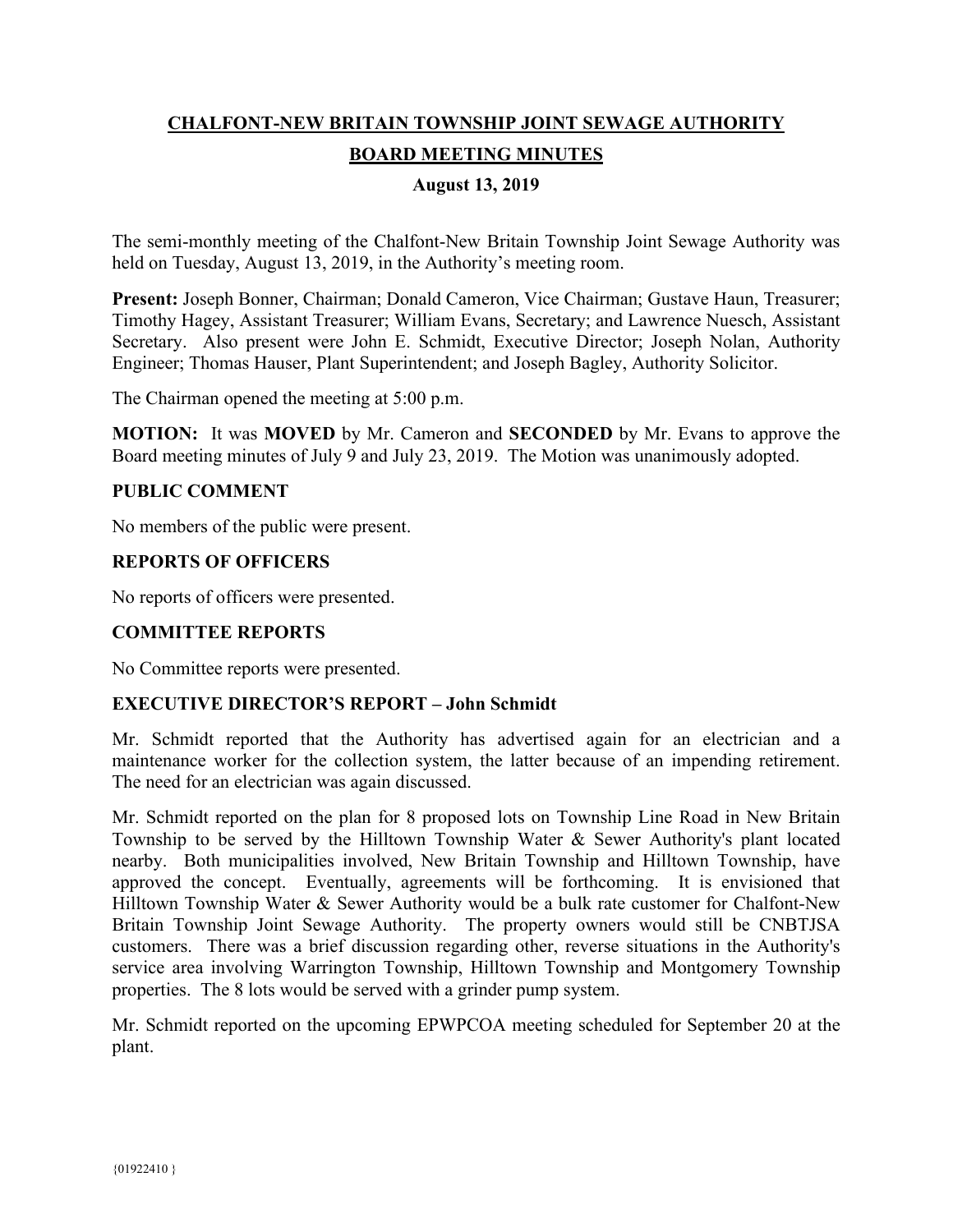## **ENGINEER'S REPORT – Joseph Nolan, P.E.**

Mr. Nolan updated the Board on the status of the Pump Station No. 4 Replacement Project. The County has approved the Authority's right of entry but no paperwork has yet been received.

Mr. Nolan reported that Requisition Nos. 200 and 243 for Capital Expenditures and Capital Improvements, respectively, have \$0 balances so no approvals are required.

Mr. Nolan presented an extensive report on the dryer replacement issue. Mr. Nolan reported that a 15-year life cycle should be the expected life of a dryer because of the temperatures involved and the amount of wear and tear involved. Mr. Nolan explained that CKS Engineers evaluated the alternatives including a no dryer situation. He explained that the evaluation group had several meetings. He reported that the group examined a GRYPHON dryer in operation in Pottstown and met with Fenton representatives. The Authority also met with a few engineers regarding dryer operations. Additional information was requested and received. Mr. Nolan described some of the constraints involved in the evaluation such as the existing building, the conveyor to the silo and certain other fixed points. Three dryer models were discounted due to size and high cost. One of the issues the evaluation group was attempting to address was the amount of energy wasted in the current Fenton dryer configuration as well as reducing safety hazards and the amount of dust and dirt produced by the existing dryer. Mr. Nolan noted that the heating system for the Fenton dryer was a cause of the fire at the dryer building in May 2017. The stack of the dryer was the actual source of the fire. He also remarked that there had been other local fires put out at the dryer building. Mr. Nolan described the operation of the Fenton dryer including the heating of thermal fluid by a gas burner and the tumbling and drying which created the biosolids. He described that the feeding of the biosolids to the silo and to an open building, and other parts of the process, which create dust.

The GRYPHON dryer operates at a much lower temperature because it uses a pressure differential to dry the biosolids. The GRYPHON dryer has little odor coming off the system because it is a closed system and it eliminates the dusty and dirty environment.

Mr. Nolan also evaluated the option of getting rid of the dryer altogether. Because the biosolids are undigested, they cannot be land applied nor sent to a landfill. There was an extensive discussion regarding hauling costs and disposal costs and dependency a single composting site. Eliminating the dryer would also involve modifications to the conveyor system for filling dumpsters.

Because the GRYPHON dryer involves a closed system, is cleaner, and provides safer operating conditions for the workers, CKS Engineers recommends the GRYPHON dryer.

There was a consensus of the Board to buy a new dryer rather than dispense with a dryer altogether.

There was extensive discussion regarding the GRYPHON dryer and the Fenton dryer on various questions from the Board regarding technical issues. One Board member's priority is to eliminate the dust and dirt. There were questions regarding the noise coming from a new dryer.

**MOTION:** It was **MOVED** by Mr. Haun and **SECONDED** by Mr. Evans to authorize the Authority staff to initiate the process to obtain contracts for a GRYPHON dryer based on the recommendation of the Engineer. The Motion was unanimously adopted.